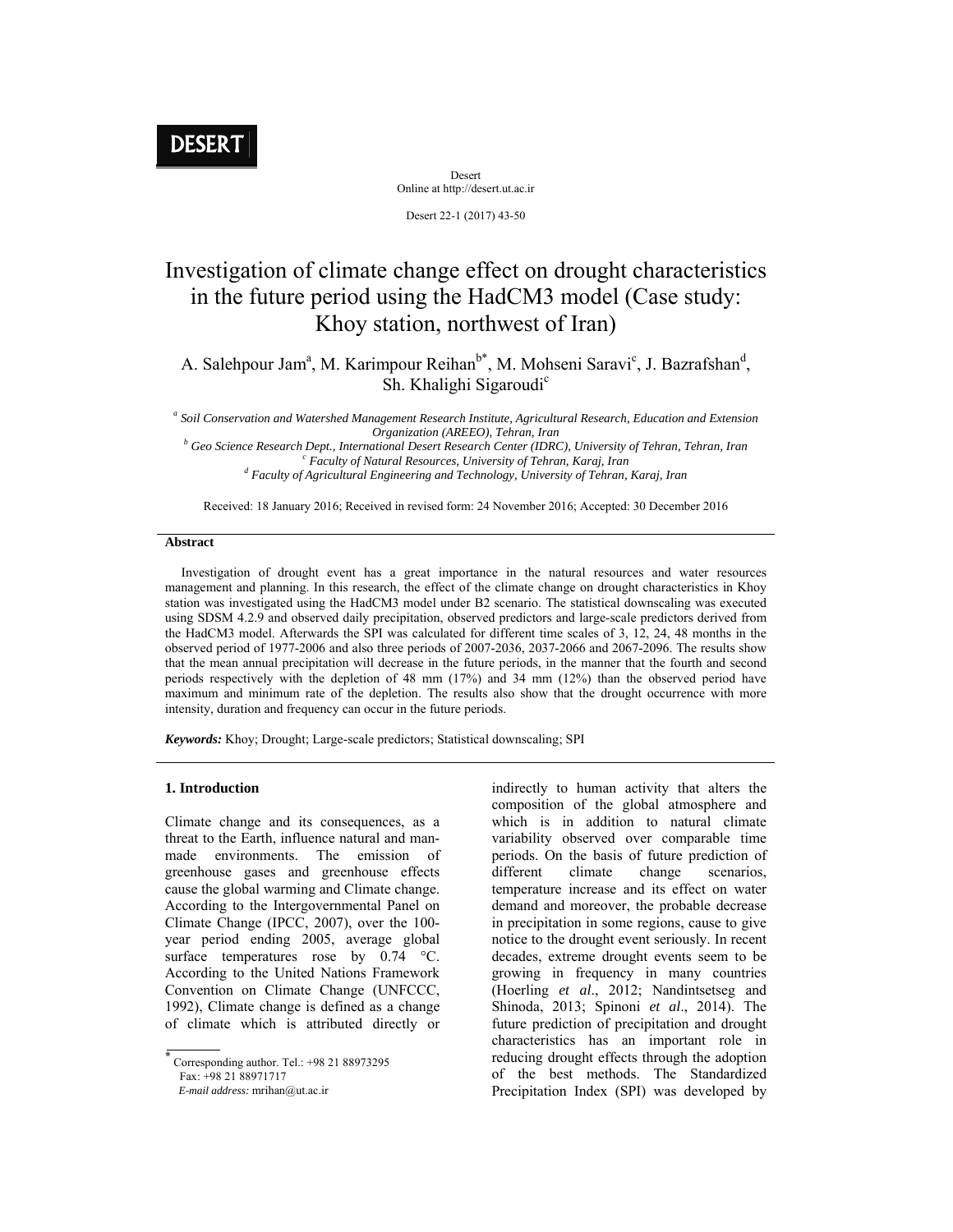McKee *et al*., (1993) to define and monitor the drought. The World Meteorological Organization (WMO) has suggested to all meteorological organizations the monitoring dry spells using SPI. This index is used in many organizations, like the Climatological Research Center in Iran and The Colorado Climate Center, The Western Regional Climate Center and The National Drought Mitigation Center in USA. Morid *et al*., (2005) introduced SPI and EDI (Effective Drought Index) as the best indices through the study of different drought indices in Tehran province.

Nowadays, the application of GCM (General Circulation Model) in projection of future climate has been become plentiful in many researches (Mohammadi and Taghavi, 2005; Lazar and Williams, 2008; Dastorani *et al*., 2011; Braga *et al*., 2013; Yu *et al*., 2014; Enyew *et al*., 2014; Babaeian *et al*., 2015; Lee *et al*., 2016). Mohammadi *et al*. (2010) investigated the precipitation and temperature of Iran using MAGICC SCENGEN. The results indicate the increase of future temperature and decrease of future precipitation in all over the Iran. Abbasi and Asmari (2011) investigated the future precipitation of Iran using the HadCM3 model. They stated that the precipitation will be decreased until 2100 to amount of 2.5 %. Loukas *et al*. (2008) studied the climate change effects on drought severity in Greece using CGCM2 and SPI. The results show that the drought severity has been increased. Golmohammadi and Massah Bavani (2011) investigated climate change impacts on drought intensity and duration at Gharasoo basin using HadCM3 and SPI during the period of 2040-2069 show that the drought intensity and duration will be decreased due to an increase in future precipitation. Lee and Kim (2013) in the multi-model assessment of the climate change effect on the drought severity-duration-frequency relationship showed that among the four types of GCMs used in study, the MRI model predicted the most severe future drought for the Seoul region, and the SDF curve derived using the MRI model also resulted in the highest degree of drought severity compared with the other GCMs. Salehpour Jam (2015) indicated that drought event with more intensity, duration and frequency than base period can occur in future periods under A2 scenario in northwest of Iran. Lee *et al*. (2016) investigated the future changes in drought characteristics under

extreme climate change over South Korea. Changes in the frequency and the severity under climate change were evaluated through the drought spell analyses. Overall features of drought conditions in the future showed a tendency to increase (about 6%) in frequency and severity of droughts during the dry season (i.e., from October to May) under the climate change.

The future prediction of precipitation and drought characteristics play a key role in reducing drought effects. In this research, the Climate change effect on drought characteristics at the Khoy station was investigated using the HadCM3 model under the B2 scenario and the Standardized Precipitation Index (SPI).

# **2. Materials and Methods**

#### *2.1. Study Site*

The Khoy station is located at 44° 58´ east longitude and 38° 33´ North latitude in the West Azarbaijan province (Figure1). According to the method of Emberger and based on the 30 year period ending 2006, the Climate of this station is cold semi-arid. The specific location of the West Azarbaijan province causes that this province is influenced by north, northwest and west in the cold season of the year. It is also influenced by low pressure system producing rain in the summer.

# *2.2. Research Method*

In this research, the statistical downscaling was executed after preparing observed data and quality control using SDSM 4.2.9, observed daily precipitation, observed predictors and large-scale predictors derived from the HadCM3 model under the B2 scenario in the Khoy synoptic station.

# *2.2.1. Preparing observed data*

In this stage, sorting daily precipitation data was executed in the period of 1976-2001. The code of -999 was assigned to the missing data.

# *2.2.2. Downloading large-scale predictors*

For downloading large-scale predictors of NCEP and HadCM3, the HadCM3 grid box covering the study site was identified through AutoCAD 2012 and ArcGIS 10 (Figure 2).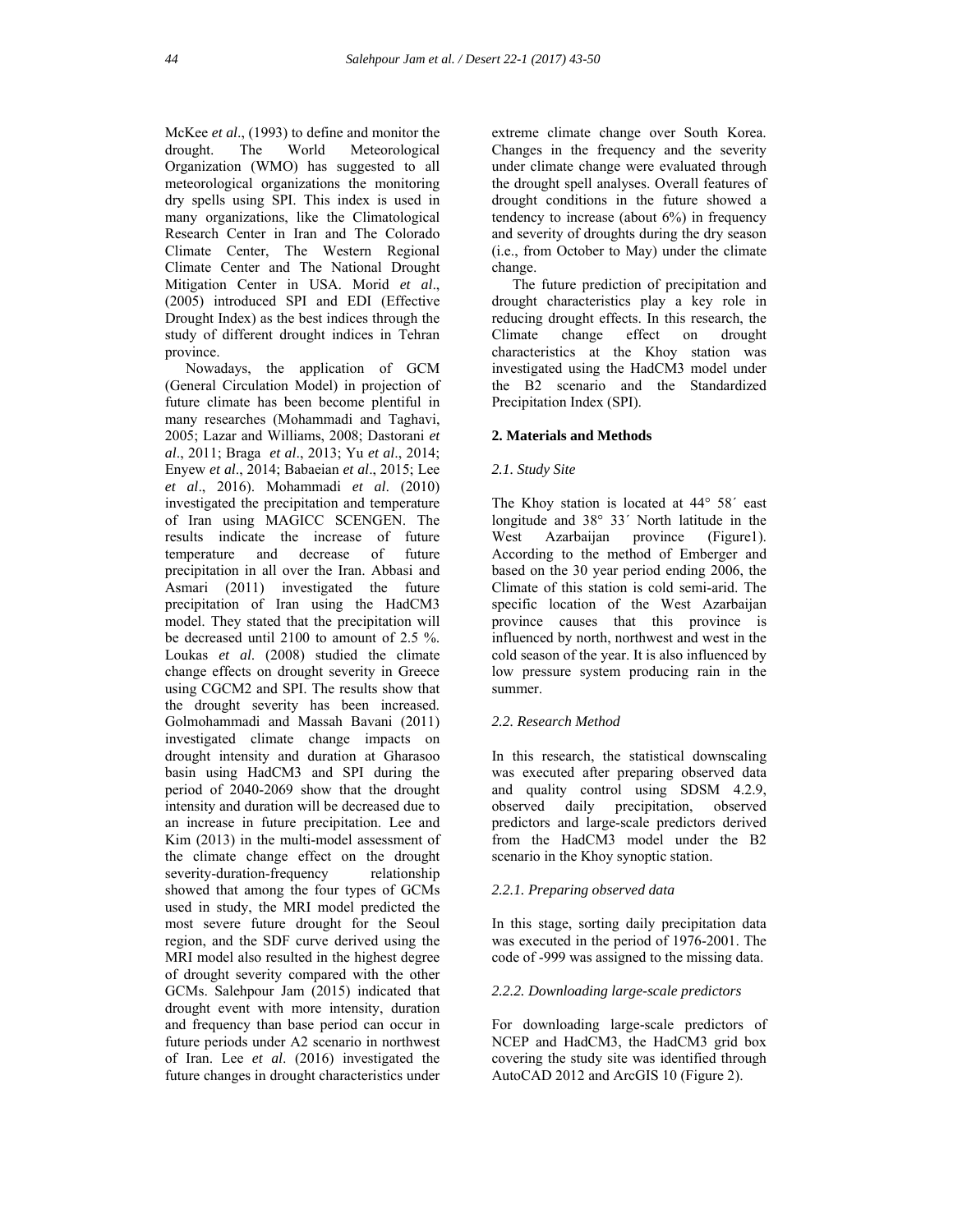

Fig. 1. The geographical location of Khoy synoptic station



Fig. 2. The HadCM3 grid box covering the study site

# *2.2.3. Quality control and data transformation*

In this step, input file was checked to recognize the missing data and/or suspect Values. Then code of -999 was assigned to missing data in all input series. Whenever SDSM encounters this code the value will be skipped. In addition, the fourth root transformation was applied to the predictand in conditional model.

# *2.2.4. Downscaling precipitation and evaluation of large-scale predictors*

In this research, the statistical downscaling was executed after screening downscaling predictor variables using SDSM 4.2.9, observed daily precipitation, observed predictors and large-scale predictors derived from the HadCM3 model. The period of 1976- 2001 was considered as the observed period.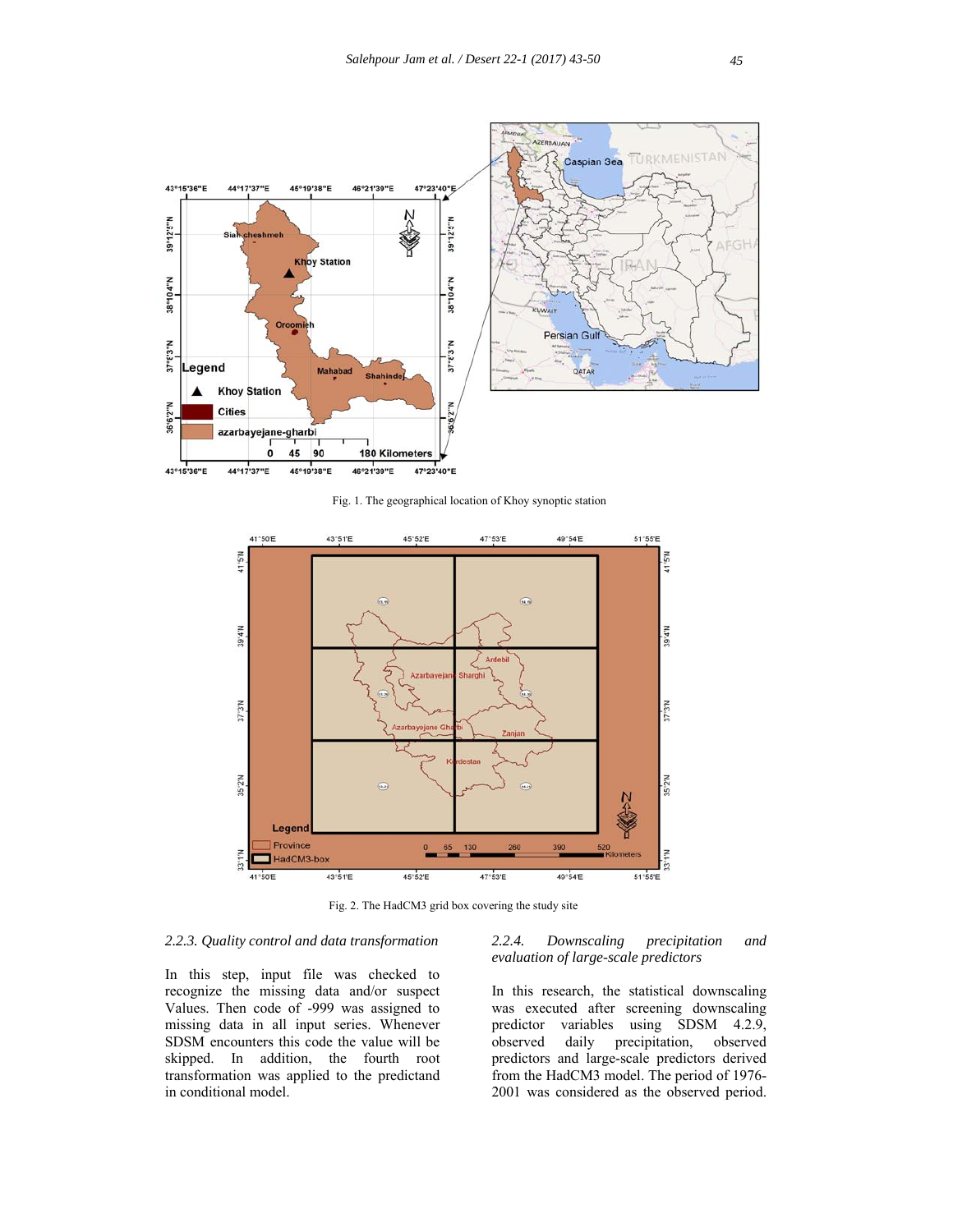Model calibration and validation were done respectively during periods of 1976-1995 and 1996-2001 based on downscaled data derived from observed predictors. The general circulation model was also validated for the period of 1976-2001 based on downscaling HadCM3 predictors under B2 scenario. The models were evaluated on the basis of the root mean squared error (RMSE) and coefficient of determination at the Khoy station (Equation 1).

$$
RMSE = \left[\frac{1}{n}\sum_{i=1}^{n} (S_i - O_i)^2\right]^{\frac{1}{2}}
$$
 (1)

Where:  $S_i$ , is downscaled data,  $O_i$ , is observed data, and n is the sample size.

# *2.2.5. Calculation and analysis of the standardized precipitation index*

In this research, SPI was calculated through ReDIM and DIP softwares for different timescales of 3, 12, 24 and 48 months in the observed period of 1977-2006 and three periods of 2007-2036, 2037-2066 and 2067- 2096. First, sorting monthly precipitation data was executed for the kinds of periods. Missing data were also constructed for Khoy station in the observed period based on Gilandeh station. Then, drought classification according to the limits of classes that have been released by the National Drought Mitigation Center was done using the calculated SPI (Table 1). Finally, obtained results were analyzed according to the frequency of dry months based on  $SPI \le -1$ and  $SPI \le -1.5$  and the maximum duration and intensity of drought periods.

Table 1. Drought classification according to the National Drought Mitigation Center

| <b>SPI</b>     | Class          |
|----------------|----------------|
| 2.00 >         | Extremely wet  |
| $1.99 - 1.50$  | Very wet       |
| $1.49 - 1.00$  | Moderately wet |
| $0.99 - 0.99$  | Near normal    |
| $1.49 - -1.00$ | Moderately dry |
| $1.99 - -1.50$ | Very dry       |
| $2.00 - 5$     | Extremely dry  |

# **3. Results**

The results indicate models have a proper ability to simulate daily precipitation values on the basis of the root mean squared error and coefficient of determination at the Khoy station (Table 2).

 The comparisons between mean monthly amounts of observed and downscaled precipitation were illustrated in Figure 3 to 4 during the period of 1996-2001 and 1976- 2001 relevant to the observed predictors and large-scale predictors derived from the HadCM3 model respectively. The variance inflations of 9 were used to generate downscaled data from large-scale predictors of NCEP and HadCM3.

Table 2. Evaluation indices of predictor models

| .                   | .           |                     |             |  |  |  |
|---------------------|-------------|---------------------|-------------|--|--|--|
|                     | CED         |                     | HadCM3 - B2 |  |  |  |
| D <sup>2</sup><br>A | <b>RMSE</b> | n <sup>2</sup><br>v | 2 M S E     |  |  |  |
| ) 84                | 2.05        | 0.88                | 2.81        |  |  |  |

 The graphs of the standardized precipitation index are illustrated for the observed period in Figures 5 to 8.

 Mean monthly distribution of the observed and downscaled precipitation under B2 scenario are illustrated in Figure 9.

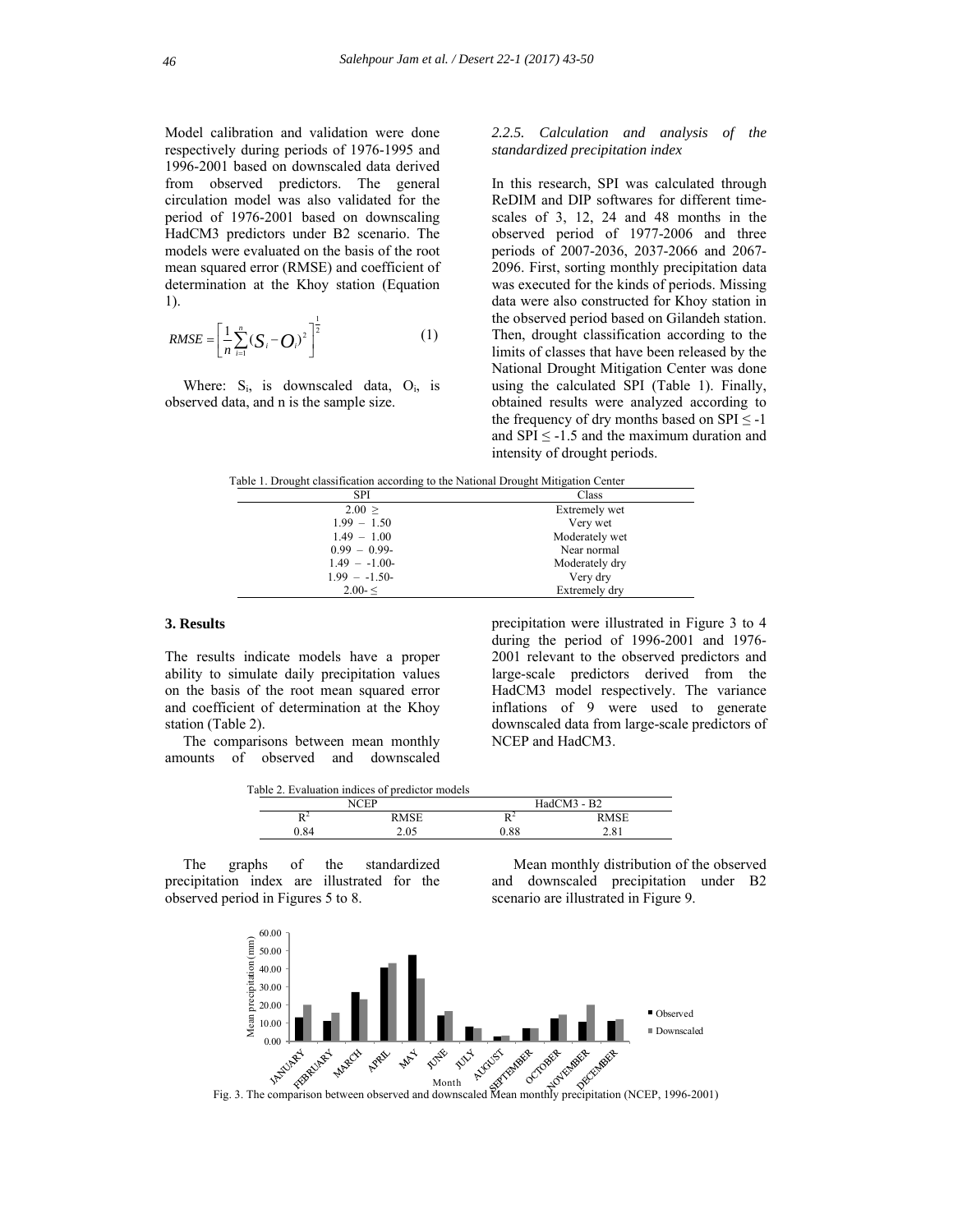



Fig. 5. SPI for time-scale of 3 months in the observed period



Fig. 7. SPI for time-scale of 24 months in the observed period



Fig. 8. SPI for time-scale of 48 months in the observed period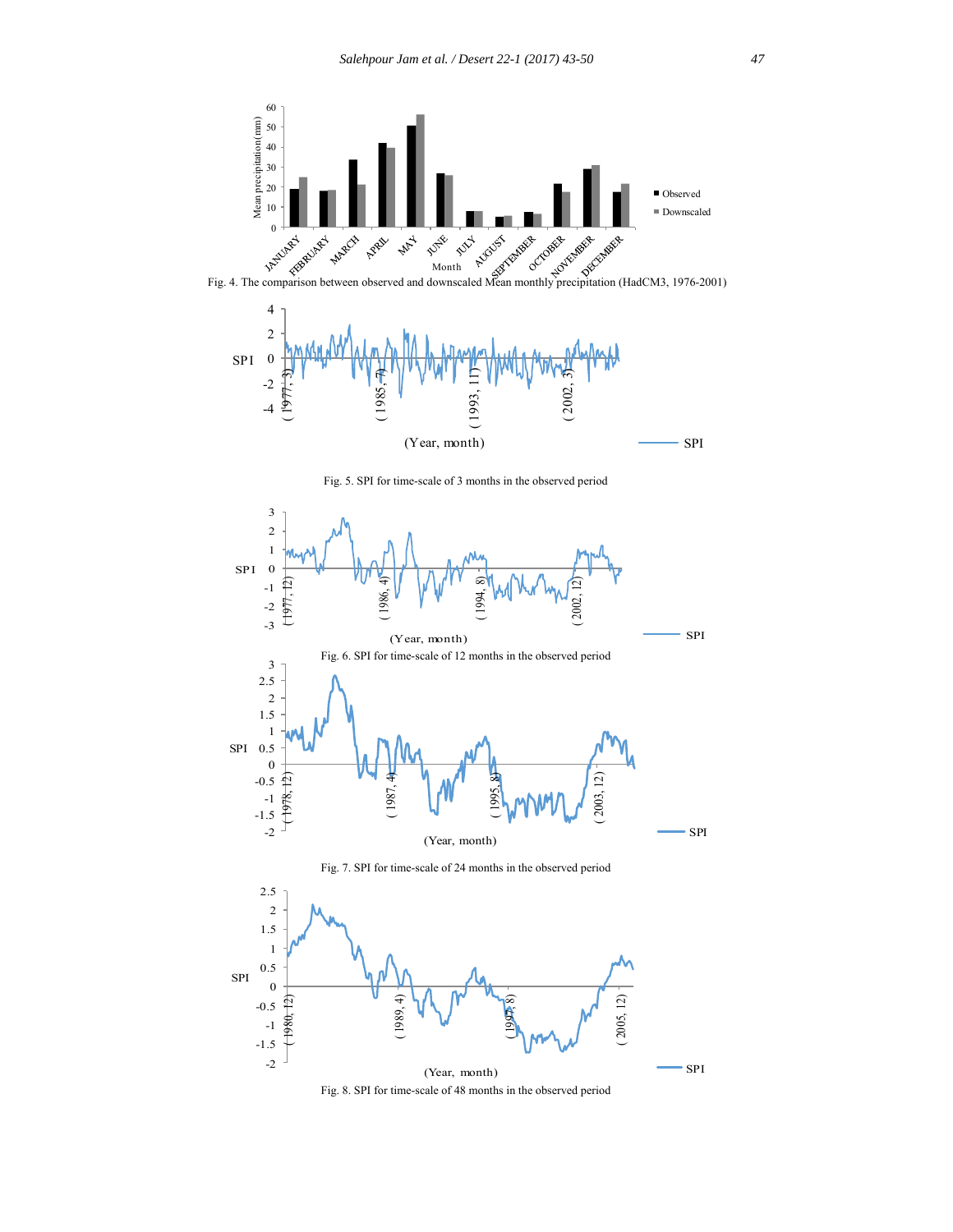

Fig. 9. Mean monthly distribution of observed and downscaled precipitation under B2 scenario

In this step, after calculating SPI values in different time-scales of 3, 12, 24 and 48 months based on the mean monthly precipitation of Khoy station in observed and

future periods, drought characteristics were determined for different time-scales of each period (Table 3).

Table 3. Drought characteristics of the observed and future periods

| Time<br>-scale | Period | Scenario                 | $SPI \le -1$ |       | $SPI \le -1.5$ |       | Max duration of<br>drought period | Max magnitude of<br>drought period |       | Cum. SPI  |
|----------------|--------|--------------------------|--------------|-------|----------------|-------|-----------------------------------|------------------------------------|-------|-----------|
|                |        |                          | Number       | $\%$  | Number         | $\%$  | (Month)                           | Cum.<br>magnitude                  | Month | of period |
| 3              |        |                          | 66           | 18.44 | 24             | 6.70  | 7                                 | $11.25 -$                          | 7     | 99.21-    |
|                | 2      |                          | 58           | 16.20 | 23             | 6.42  | 5                                 | $9.12 -$                           | 5     | 85.98-    |
|                | 3      | B <sub>2</sub>           | 52           | 14.53 | 21             | 5.87  | 4                                 | $8.00 -$                           | 4     | 77.82-    |
|                | 4      |                          | 53           | 14.80 | 22             | 6.15  | 6                                 | $10.97 -$                          | 6     | 79.29-    |
| 12             |        | $\overline{\phantom{a}}$ | 72           | 20.63 | 20             | 5.73  | 16                                | 22.82-                             | 16    | 97.19-    |
|                |        |                          | 66           | 18.91 | 10             | 2.87  | 17                                | 24.59-                             | 17    | 86.68-    |
|                |        | B <sub>2</sub>           | 54           | 15.47 | 28             | 8.02  | 13                                | 23.14-                             | 13    | 84.34-    |
|                | 4      |                          | 51           | 14.61 | 22             | 6.30  | 25                                | $40.47 -$                          | 25    | 77.48-    |
| 24             |        |                          | 75           | 22.26 | 22             | 6.53  | 24                                | 30.82-                             | 24    | 99.49-    |
|                |        |                          | 62           | 18.40 | 37             | 10.98 | 24                                | $46.05 -$                          | 24    | 100.44-   |
|                | 3      | B <sub>2</sub>           | 64           | 18.99 | 16             | 4.75  | 23                                | 35.59-                             | 23    | 91.50-    |
|                | 4      |                          | 41           | 12.17 | 19             | 5.64  | 26                                | 47.27-                             | 26    | 65.54-    |
| 48             |        |                          | 60           | 19.17 | 18             | 5.75  | 58                                | 81.50-                             | 58    | $83.55 -$ |
|                |        |                          | 48           | 15.34 | 14             | 4.47  | 23                                | 39.98-                             | 23    | $70.57 -$ |
|                | 3      | B <sub>2</sub>           | 59           | 18.85 | 22             | 7.03  | 23                                | $36.70 -$                          | 23    | 89.03-    |
|                | 4      |                          | 54           | 17.25 | 23             | 7.35  | 47                                | 70.45-                             | 47    | 78.40-    |

 The results from analysis of SPI in different time scales of 3, 12, 24 and 48 months in observed and future periods are:

In the time-scale of 3 months, the frequency of dry months based on SPI  $\leq$  -1 and SPI  $\leq$  -1.5 has been decreased in all periods than the base period, in the manner that the observed and third periods have a maximum and minimum frequency of dry Months respectively. The base period has also the maximum duration and intensity of drought period between different periods, respectively, including a drought period of 7 months and cumulative SPI of -11.25.

In the time-scale of 12 months, the frequency of dry months based on SPI  $\leq$  -1 has been decreased in all periods than the base period, in the manner that the observed and fourth periods have a maximum and minimum frequency of dry Months respectively. The frequency of dry months based on SPI  $\leq$  -1.5 has been increased in third period than the base period. The fourth period has also the maximum duration and intensity of drought period between different periods, respectively, including a drought period of 25 months and cumulative SPI of -40.47.

In the time-scale of 24 months, the frequency of dry months based on SPI  $\leq$  -1 has been decreased in all periods than the base period, in the manner that the observed and fourth periods have a maximum and minimum frequency of dry Months respectively. The frequency of dry months based on SPI  $\leq$  -1.5 has been increased in second period than the base period. The fourth period has also the maximum duration and intensity of drought period between different periods, respectively, including a drought period of 26 months and cumulative SPI of -47.27.

In the time-scale of 48 months, the frequency of dry months based on SPI  $\leq$  -1 has been decreased in all periods than the base period, in the manner that the observed and second periods have a maximum and minimum frequency of dry Months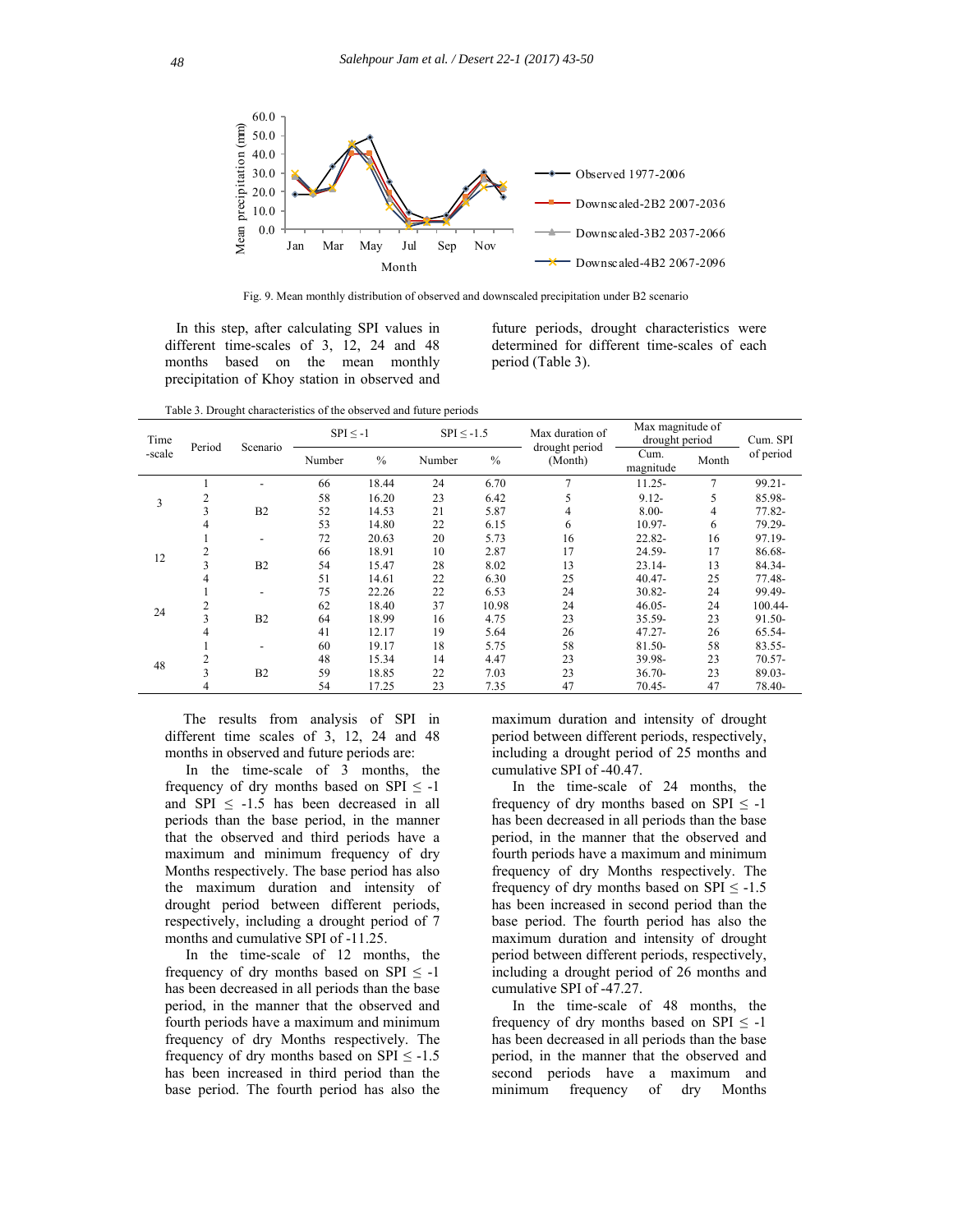respectively. The frequency of dry months based on SPI  $\leq$  -1.5 has been increased in the third and fourth periods than the base period. The base period has also the maximum duration and intensity of drought period between different periods, respectively, including a drought period of 58 months and cumulative SPI of -81.50.

# **4. Discussion**

Investigation of drought event has a great importance in the watershed and water resources management. In this research, obtained results based on observed and downscaled data under B2 scenario indicate that the mean annual precipitation will be decreased in the future periods, in the manner that the fourth and second periods respectively with the depletion of 48 mm  $(17%)$  and 34 mm (12%) than the observed period have maximum and Minimum rate of the depletion. This result corresponds with the results of Mohammadi *et al*. (2010), Abbasi and Asmari (2011) and Salehpour Jam *et al*. (2015). Salehpour Jam *et al*. (2015) indicated that the mean annual precipitation will be decreased in the future periods under A2 scenario in the northwest of Iran, in the manner that the mean annual precipitation at the Synoptic weather stations of Ardebil, Khoy and Oroumieh will be decreased.

 Obtained results from the comparisons between Mean monthly amounts of observed and downscaled precipitation during the period of 1996-2001 and 1976-2001 show that the HadCM3 model is a proper model for Iran which is similar with the results of Dastorani *et al*. (2011), Salehpour Jam *et al*. (2015), zehtabian *et al*. (2016) and Salajegheh *et al*. (2016).

In this research, the variance inflations were used to generate the downscaled data from large-scale predictors of NCEP and HadCM3, like Salehpour Jam *et al*. (2015), and Salajegheh *et al*. (2016).

Obtained results indicate that drought event with more intensity, duration and frequency than base period can occur in future periods. This result corresponds with the results of Labedzki (2006), Loukas *et al*., (2008) and Salehpour Jam (2015). Salehpour Jam *et al*. (2015) indicated that drought event with more intensity, duration and frequency than base period can occur in future periods under A2 scenario in the northwest of Iran. On the other hand, Golmohammadi and Massah Bavani (2011) in investigation of climate change impact on drought intensity and duration at Gharasoo basin using HadCM3 and SPI during the period of 2040-2069 showed that the drought intensity and duration will be decreased due to an increase in future precipitation.

# **5. Conclusion**

The emission of greenhouse gases and greenhouse effects cause the global warming and Climate change. In this study, climate change effects on drought characteristics in the Future Periods were investigated using the HadCM3 model under B2 scenario. The results indicate that the mean annual precipitation was decreased in the future periods of 2007-2036, 2037-2066 and 2067-2096. The mean monthly precipitation was also decreased in the future periods except January and December in all periods, and February and April in the third and fourth periods. Therefore, water scarcity is a crucial issue for future periods in the region. Because of the drought occurrence with more intensity, duration and frequency in the future periods, it is necessary to manage water resources and land uses in the study area.

The SDSM has a proper ability to simulate daily precipitation values using observed predictors and large-scale predictors derived from the HadCM3 model under the B2 scenario on the basis of the root mean squared error and coefficient of determination.

The authors suggest that the other models of GCM to be applied to show the effect of the climate change on drought characteristics in the future period.

#### **Acknowledgement**

The authors would like to express their sincere thanks to the educational staff of the College of Natural Resources, the University of Tehran and Dr. M. Habibi Nokhandan, Dr. S. Morid, Dr. I. Babaeian and Mr. M. Ebrahimpour for their assistance and guidance during this study.

#### **References**

- Abbasi, F., M. Asmari, 2011. Forecasting and assessment of climate change over Iran during future decades using MAGICC-SCENGEN model. Water and Soil, 25; 70-83.
- Babaeian, I., R. Modirian, M. Karimian, M. Zarghami, 2015. Simulation of climate change in Iran during 2071-2100 using PRECIS regional climate modelling system. Desert, 20; 123-134.